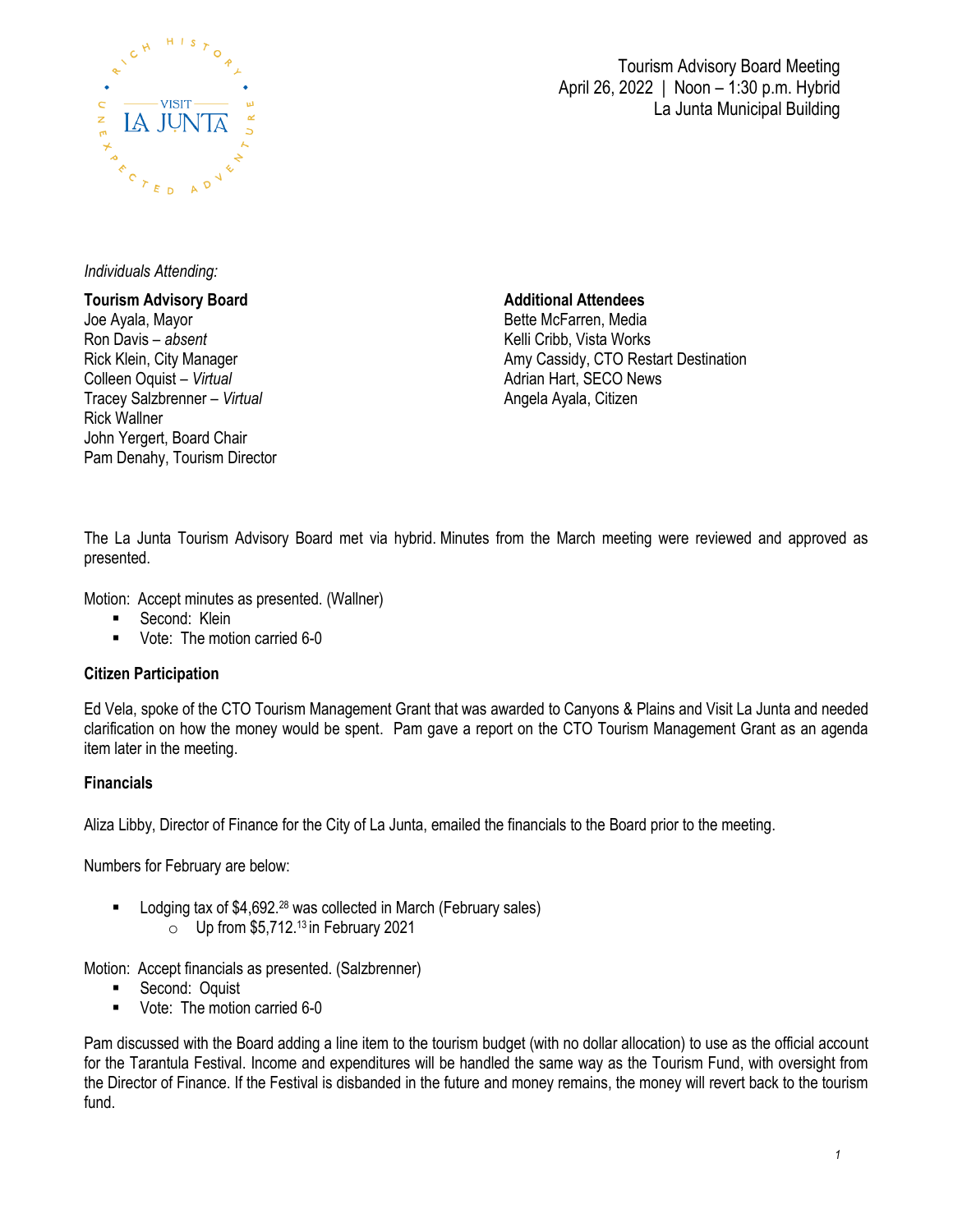Motion: Add a line item to the budget (with no dollar allocation) for the Tarantula Festival (Klein)

- Second: Wallner
- Vote: The motion carried 6-0

## **Branding Update**

Kelli Cribb presented the logo guidelines and usage requirements for the Brand. Kelli will be working with us to create a tarantula themed logo as a result of the CTO Tourism Management Grant received.

## **CTO Restart Destination**

Amy Cassidy gave an update on our progress in the program.

Technical Assistance:

- Champion the Value of Tourism
	- Learning Lab complete before May Board meeting
	- Tourism Organizer
- Action-Orientated Marketing Plan
	- Goal: Grow La Junta' tourism economy in a way that is authentic to the community.

Next steps. Amy will attend the May Board meeting to provide a review of the draft marketing plan.

### **Tarantula Tourism Working Group**

Pam gave the Board an update on the Tarantula Working Group:

- Visit La Junta will lead marketing the entire tarantula season
- Angela Ayala will chair a separate committee to plan the tarantula festival.
- We also discussed moving forward with a *lead*, *partner*, *advocate* model to tackle the many ideas collected from this Working Group. [https://docs.google.com/spreadsheets/d/1yBGDKXujk1xXfzT-](https://docs.google.com/spreadsheets/d/1yBGDKXujk1xXfzT-FXt5W4N3bWq0Xf95/edit?usp=sharing&ouid=112347987672768410026&rtpof=true&sd=true)[FXt5W4N3bWq0Xf95/edit?usp=sharing&ouid=112347987672768410026&rtpof=true&sd=true.](https://docs.google.com/spreadsheets/d/1yBGDKXujk1xXfzT-FXt5W4N3bWq0Xf95/edit?usp=sharing&ouid=112347987672768410026&rtpof=true&sd=true)
	- o *It is important to note, if no one signs up to lead the remaining ideas* (*except for within the Tarantula Festival – the festival committee will decide whether to move forward with these ideas independently) those ideas will not move forward.*

### **Director of Tourism Updates**

**a. Tarantula Stickers –**Tracey continues to work with The Sign Shop on printing of the stickers.

**b. CTO Tourism Management Grant** – The Colorado Tourism Office's Tourism Management Grant provides funding for tourism-related projects that develop, enhance, or manage visitor experience in Colorado. Visit La Junta was awarded a \$20,000 Tourism Management Grant from the Colorado Tourism Office. The grant will be used to launch an educational campaign to inspire responsible and respectful visitation during the annual tarantula migration in La Junta each fall including the creation of a tarantula microsite, one page infographic, tarantula-themed branding and more.